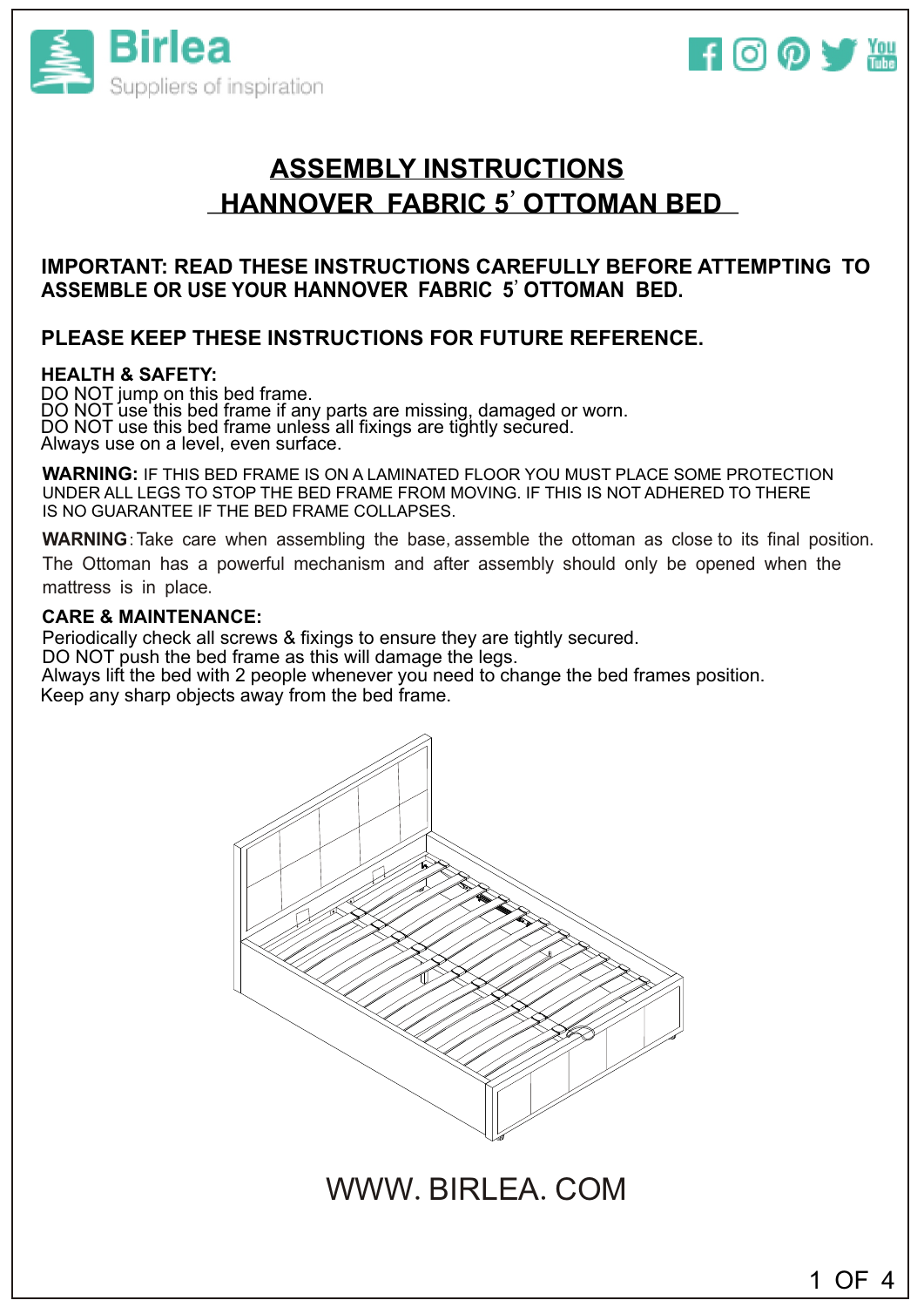| <b>PARTS LIST</b> |                    |                |                |           | HARDWARE LIST (Found in box3) |                          |     |
|-------------------|--------------------|----------------|----------------|-----------|-------------------------------|--------------------------|-----|
| <b>No</b>         | Item               | Box            | Qty            | <b>No</b> | Item                          |                          | Qty |
| 1                 | Wooden Block       | 3              | 1              | A         | M5 Allen Key                  | P                        | 1   |
| $\overline{2}$    | Footboard          | 3              | 1              | B         | Bolts (M8x30mm)               | 600000                   | 8   |
| 3                 | Headboard          | 1              | 1              | C         | Spring Washer (M8)            | $\circ$                  | 8   |
| 4                 | Side Rails         | 2              | 2              | D         | Flat Washer (M8x22mm)         | $\circledcirc$           | 8   |
| 5                 | Cross support bar  | 3              | $\overline{2}$ | Е         | Nuts $(8x13)$                 | ِ⊕                       | 12  |
| 6                 | Cross Bar          | 3              | 1              | F         | Spanner (8x13)                | فتسترد                   | 1   |
| $\overline{7}$    | Corner Bracket     | 3              | 4              | G         | Bolts (M6x15mm)               | Q                        | 10  |
| 8                 | Centre support bar | 2              | 1              | H         | Bolts (M8x15mm)               | $_{\odot}$ and           | 4   |
| 9                 | <b>Slats</b>       | 3              | 28             | L         | M4 Allen Key                  | $\overline{\phantom{a}}$ | 1   |
| 10                | Support Leg        | 3              | $\mathbf{1}$   | J         | Bolts (M8x45mm)               | $\odot$ ) $\odot$        | 10  |
| 11                | Metal Hook         | 3              | $\overline{2}$ | K         | Bolts (M8x70mm)               | $\odot$ mmmm             | 4   |
| 12                | Pull Strap         | 3              | 1              | L         | Single Plastic caps           |                          | 28  |
| 13                | Woven Fabric       | 3              | 1              | M         | Double Plastic caps           |                          | 14  |
| 14                | Front frame rail   | 3              | 1              |           |                               |                          |     |
| 15                | Back frame rail    | 3              | 1              |           |                               |                          |     |
| 16                | Left frame rail    | $\overline{2}$ | 1              |           |                               |                          |     |
| 17                | Right frame rail   | $\overline{2}$ | 1              |           |                               |                          |     |

# **Step 1**:

To fix the side rails(4)to the headboard(3)and footboard(2) you will need to use hardware parts B, C and D with the M5 allen key $(A)$ .

To fix the wooden block(1) to the footboard(2)you will need to use hardware parts J with the M5 allen key(A).

**DO NOT use any power tools as this may damage the bed frame and will invalidate any claims.**

| А | M5 Allen Key<br>(1pc)                                                                                                                                                                                                                                                                                                                                                 |
|---|-----------------------------------------------------------------------------------------------------------------------------------------------------------------------------------------------------------------------------------------------------------------------------------------------------------------------------------------------------------------------|
| B | $\odot$ HHHOMO<br>Bolts (M8x30mm)<br>$(8 \text{ pcs})$                                                                                                                                                                                                                                                                                                                |
| C | O<br>Spring Washer (M8)<br>$(8 \text{ pcs})$                                                                                                                                                                                                                                                                                                                          |
| D | ۞<br>Flat Washer (M8x22mm)<br>$(8 \text{ pcs})$                                                                                                                                                                                                                                                                                                                       |
|   | $\odot$ ) $\ddot{}$ $\ddot{}$ $\ddot{}$ $\ddot{}$ $\ddot{}$ $\ddot{}$ $\ddot{}$ $\ddot{}$ $\ddot{}$ $\ddot{}$ $\ddot{}$ $\ddot{}$ $\ddot{}$ $\ddot{}$ $\ddot{}$ $\ddot{}$ $\ddot{}$ $\ddot{}$ $\ddot{}$ $\ddot{}$ $\ddot{}$ $\ddot{}$ $\ddot{}$ $\ddot{}$ $\ddot{}$ $\ddot{}$ $\ddot{}$ $\ddot{}$ $\ddot{}$ $\ddot{}$ $\ddot$<br>Bolts (M8x45mm)<br>$(2 \text{ pcs})$ |

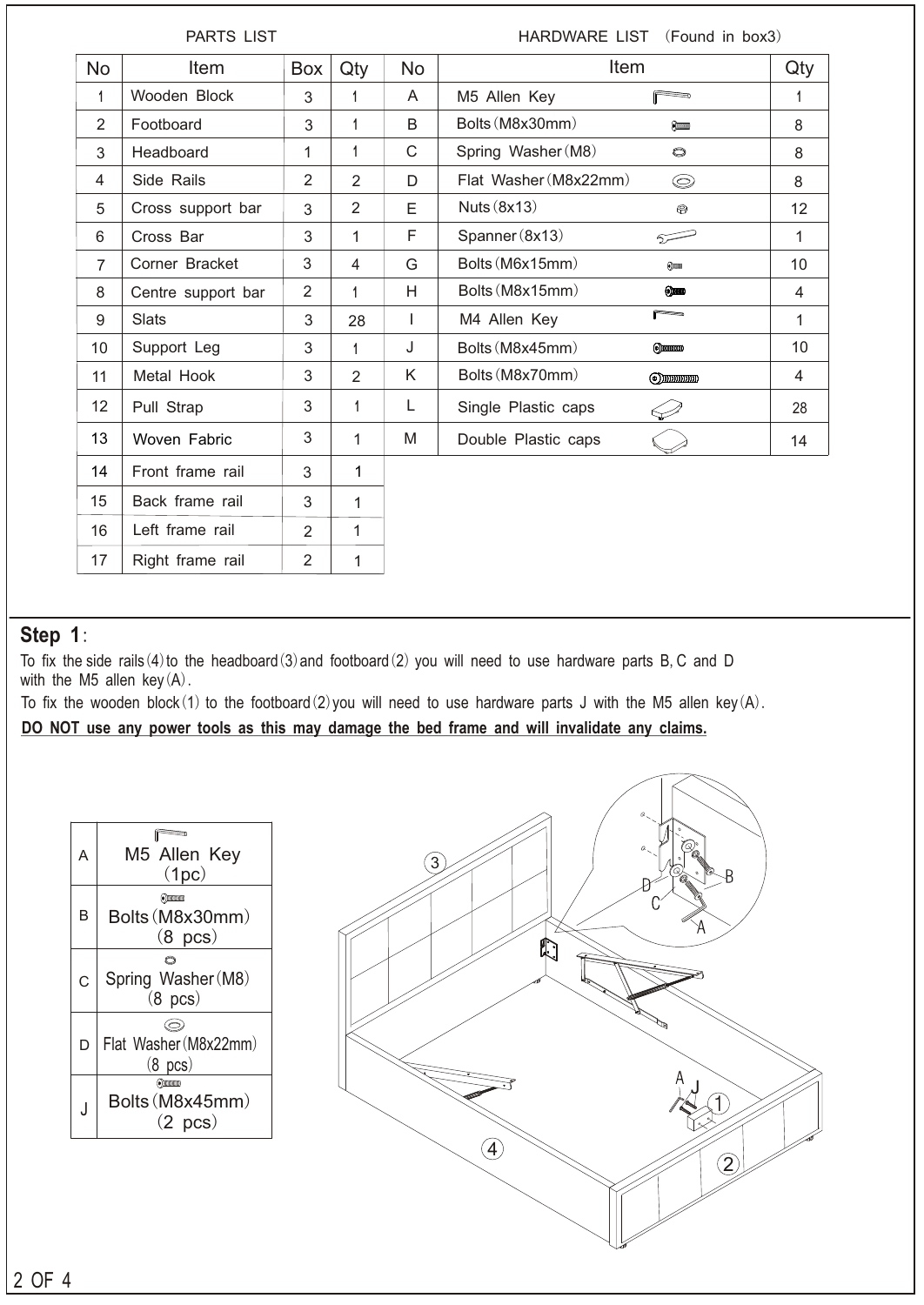## **Step 2**:

To attach the corner bracket (7) to the headboard(3), footboard(2) and side rails(4) you will need to use hardware parts G and the M4 allen key $(l)$ .

To fix the cross bar(6) to the side rails ,you will need to use hardware parts G and the M4 allen key(I). **DO NOT use any power tools as this may damage the bed frame and will invalidate any claims.**

 $Q$ G Bolts(M6x15mm) (10 pcs)  $3$  7 **PERIOT** M4 Allen Key I  $(1 \text{ pc})$ G6  $\left( 4 \right)$ 2

## **Step 3**:

To attach the front frame rail(14) and back frame rail (15) to the left frame rail (16) and right frame rail(17), you will need hardware parts H with the M5 allen key(A).

To attach the centre support bar(8) to the front frame rail(14)and back frame rail(15),you will need hardware parts J and E with the M5 allen key(A) and the spanner(F).

To attach the support leg(10) to the centre support bar(8),you will need hardware parts J and E with the M5 allen key(A) and the spanner(F).

Insert the metal hook $(11)$  to the front frame rail $(14)$ .

**DO NOT use any power tools**, **this may damage the bed frame and will invalidate any claims.**